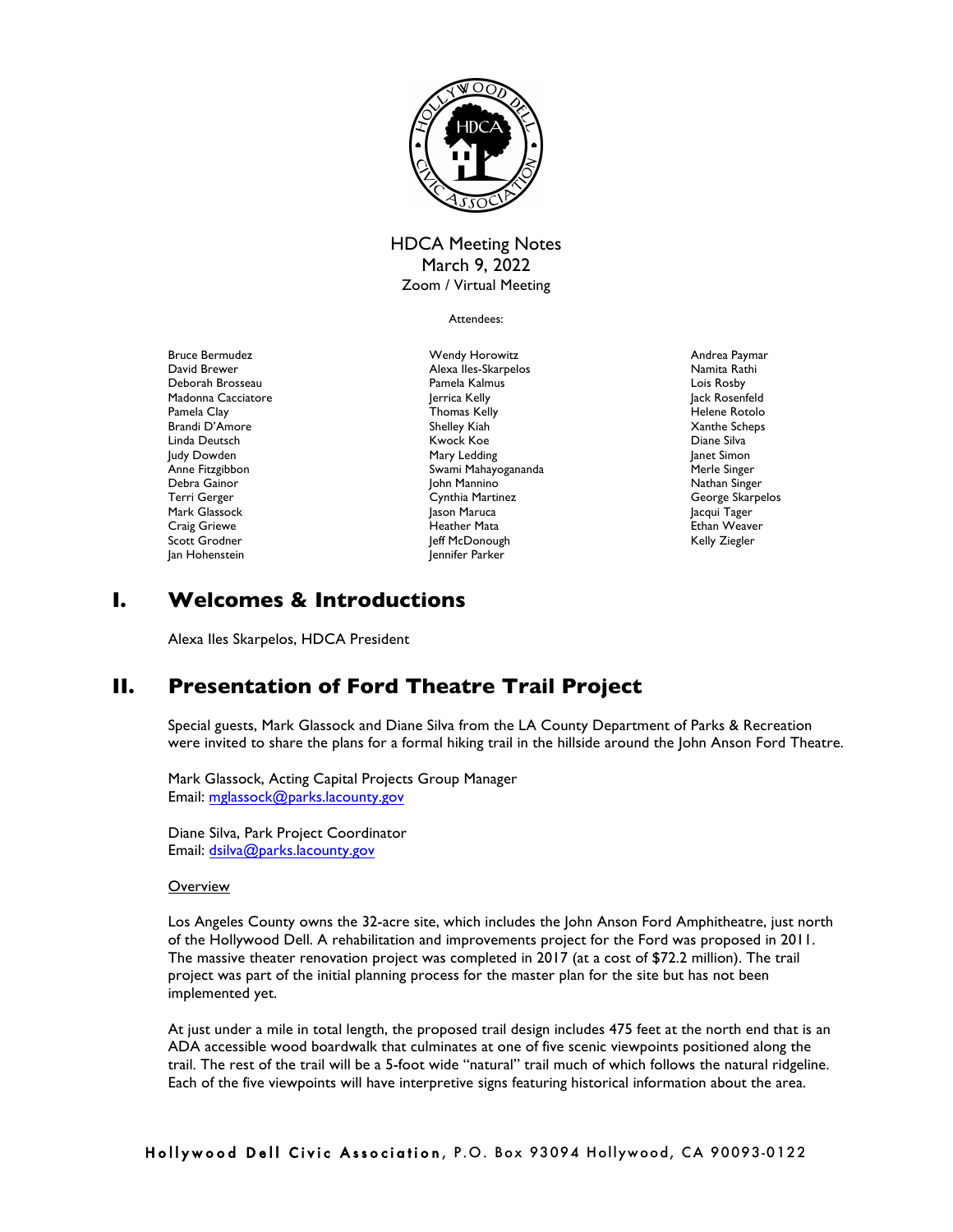Making a formal trail is intended to create the following benefits:

- Safer and improved trails for the public to use (instead of the current ad hoc / unauthorized trails that have been created by hikers forging their own paths) and ADA access.
- A formal trail will help protect natural habitats and reduce hillside erosion by directing use away from sensitive areas.
- It will provide public access to views of Hollywood landmarks such as Lake Hollywood and the Hollywood Sign.
- As a formal facility the operators will be able to seek funding for staff to monitor the area, which they feel will reduce wildfire risk.

The north parking lot is the primary access point for visitors and will include new public restrooms, a bike rack, trashcans, a pet waste station, a water fountain, and information signage about trail rules. There are also plans for potential public artwork at this location. The north lot can accommodate 14 cars in total, including one disabled parking spot. The south trail entry is off the main parking lot close to the John Anson Ford Amphitheatre entrance.

So far the project has had an Environmental Impact Report (EIR) certified and construction documents have been funded and completed. The next big step is to complete funding for 00the \$8 million project before construction. So far \$2.5 million has been secured, another \$999,822 has been committed and the final \$4 million is pending. The target date for the project completion and opening to the public is in 2024.

# **Q&A**:

Q: Why is the cost of this project (\$8 million) as high as it is?

*A: The terrain makes it challenging. The need for the erosion measures alone is \$1.5 million. Also because of the delay, and the pandemic, the costs of construction have soared since the original plans were drafted. It's possible by the time they actually break ground that the costs may come down, but this number is the figure they are working with in the current world.*

Q: Will the parking be free for users?

*A: Public users of the trail will be able to park for free at both ends of the trail. The exception being that when there are events at the theater, access to the trail will be restricted.*

Q: How regularly will the trash receptacles along the trail be emptied?

*A: Each day as needed.*

Q: How will trail rules and laws be enforced on the trail?

*A: Maintenance staff will be responsible for enforcing trail rules. LA County Parks don't have rangers. The County Sheriff's department generally does public safety enforcement.*

Q: Is it possible to have signs with the rules (especially rules about NO SMOKING in the area) at each of the five viewpoints in addition to the two entrances? Visitors may not be familiar that this area is a Very High Fire Hazard Severity Zone and not realize that smoking outside in this area is forbidden.

*A: They will make a note about adding signs.*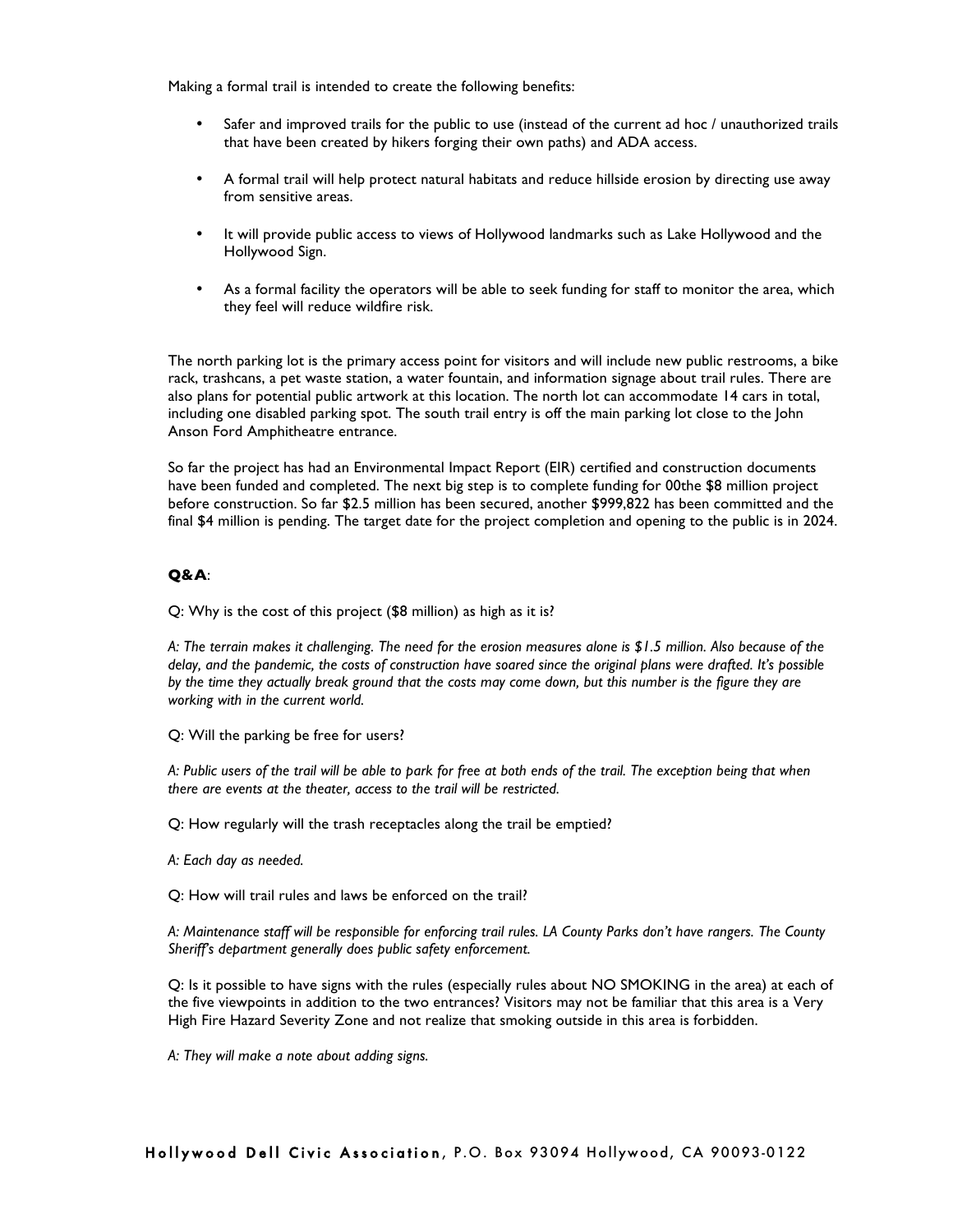Q: Are there benches at points along the trail for resting?

*A: Yes, at each viewpoint there are benches planned.*

Q: What are the mitigations for impacts on wildlife?

*A: It's their position that by formalizing the trail they can minimize the negative impacts that are currently happening by informal use of the public in this area.*

Q: What kind of crowd control is planned? Once the public will be invited to use this hillside it may increase the number of people in the area. Has there been any discussion of requiring permits or reservations for use like those used in other types of parks?

*A: There are currently no plans for crowd control.*

Q: Will dogs be allowed on the trail?

*A: Dogs will be allowed on the trail, but only ON LEASH. There will be pet waste stations provided as well.*

Q: What about people traveling south on Cahuenga (south of Pilgrimage Bridge is two-way traffic) attempting left turns into the south lot?

*A: The entrances to the south lot are all chained off. The only access point will be via the north lot. Cahuenga Blvd. is one way, from Pilgrimage Bridge north, so there won't be southbound drivers trying to turn left into the north lot.*

Q: What about access and water sources along the trail for fire fighters?

*A: There is no water source along the trail route. LAFD is the agency responsible for fighting fires in this area.*

Q: Will there be an emergency contact to report illegal activity around the trail?

*A: Once the project is completed a contact will be provided.*

Note: Please direct any further comments or questions to Diane Silva. Email: dsilva@parks.lacounty.gov cc: alexa@hollywooddell.com so we can stay in the loop!

# **III. Updates from Local Officials & Reps**

#### **LA County Supervisor Kathryn Barger's office**

Jason Maruca introduced himself as our new rep. With the redistricting, we now fall under a new LA County Supervisor's office. Kathryn Barger is the Supervisor for the 5th District (our previous supervisor was Sheila Keuhl).

Jason arranged for the Ford Trail presentation tonight and wanted to share his contact information. He promised to attend a future meeting and give an update from Supervisor Barger's office.

Jason Maruca, Field Deputy Email: *Maruca@bos.lacounty.gov* Phone: (818) 993-5170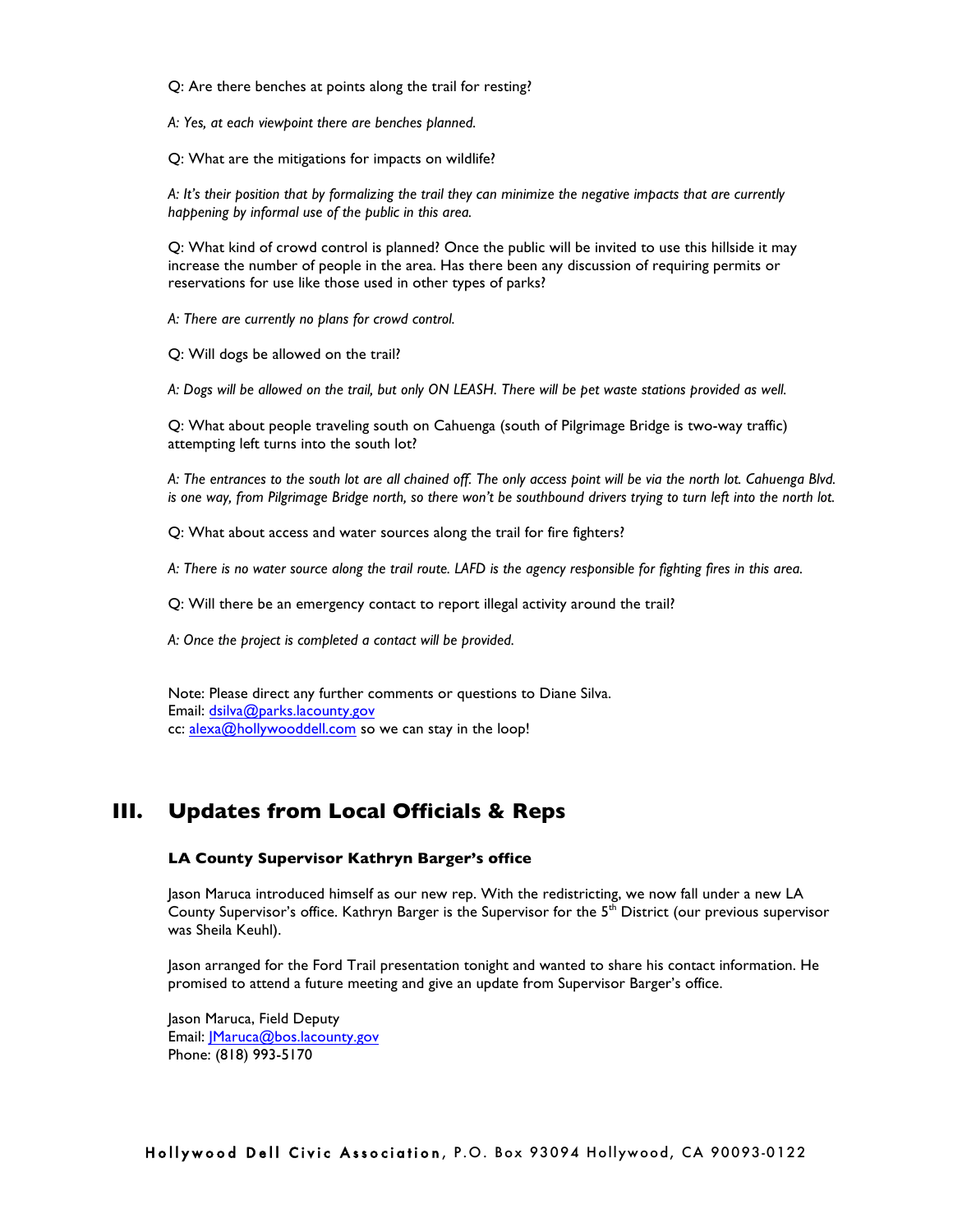#### **CD4 / Council Member Nithya Raman's Office**

Helene Rotolo announced a change in her role and introduced the new rep for our area, Xanthe Scheps. Helene will still be working at CD4 as the Special Projects Deputy and will work with Xanthe during the transition to get her up to speed. Please note Xanthe's contact information for CD4 issues going forward.

Xanthe Scheps, Field Representative Email: xanthe.scheps@lacity.org Phone: (213) 645-7721

Zero-Carbon Building Requirement

Last month (February 9<sup>th</sup>) Council Member Raman introduced a motion to require all new residential and commercial buildings in LA to operate on a zero-carbon basis. The motion would require that new buildings source their power from the city's energy grid, which is anticipated to be carbon-free by 2035. The LA Dept. of Building & Safety has to report back within 180 days with a plan to implement an ordinance effective at the start of 2023 mandating zero-carbon for new buildings.

Severe Blood Shortage – Donors Needed

Officials have warned that the state (and the rest of the nation) is currently experiencing a severe blood shortage, the worst in over a decade. This Sunday, March 13, 2022 the We Love U Foundation is hosting a blood drive at Dodger Stadium from 9:00 am – 6:00 pm. For more information on how to participate visit: https://weloveuusa.org/

Update From CD4 Homelessness Team

In the month of February they were able to get 60 people indoors. 24 of those people were from the encampment at Cahuenga under the 101 Freeway. There are weekly CARE cleanups scheduled to repair the damaged streetlights, clean up trash and remove0 graffiti at this location.

### **LA City Attorney's Office**

Ethan Weaver, Hollywood Area Neighborhood Prosecutor Email: ethan.weaver@lacity.org Phone: (213) 978-7904

Hollywood Gateway (Cahuenga & Franklin) Triangle Update

Waiting for the funding okay from the accounting office, and once that happens the order for replacement plants (same type as what was there previously) will go in. Once the plants are on hand, a temporary fence will go in to keep the area protected until the newly planted shrubs get established. When timing is worked out, the CD4 homelessness team will be working to get the encampment occupants on the triangle moved into housing as part of the Encampment-to-Home program.

The City (General Services Dept.) will be installing an irrigation system as part of the effort and take on the responsibility for providing water (for decades the community had been doing the watering) going forward.

For those who were wondering about the status of the Jacaranda Tree at the center of the triangle, an arborist has been out to look at it and has determined that while a couple of branches had been damaged, the tree itself is healthy and should be okay.

There is a pending case against the individual who caused the damage and Ethan will be asking for restitution to compensate for the cost of restoring the median.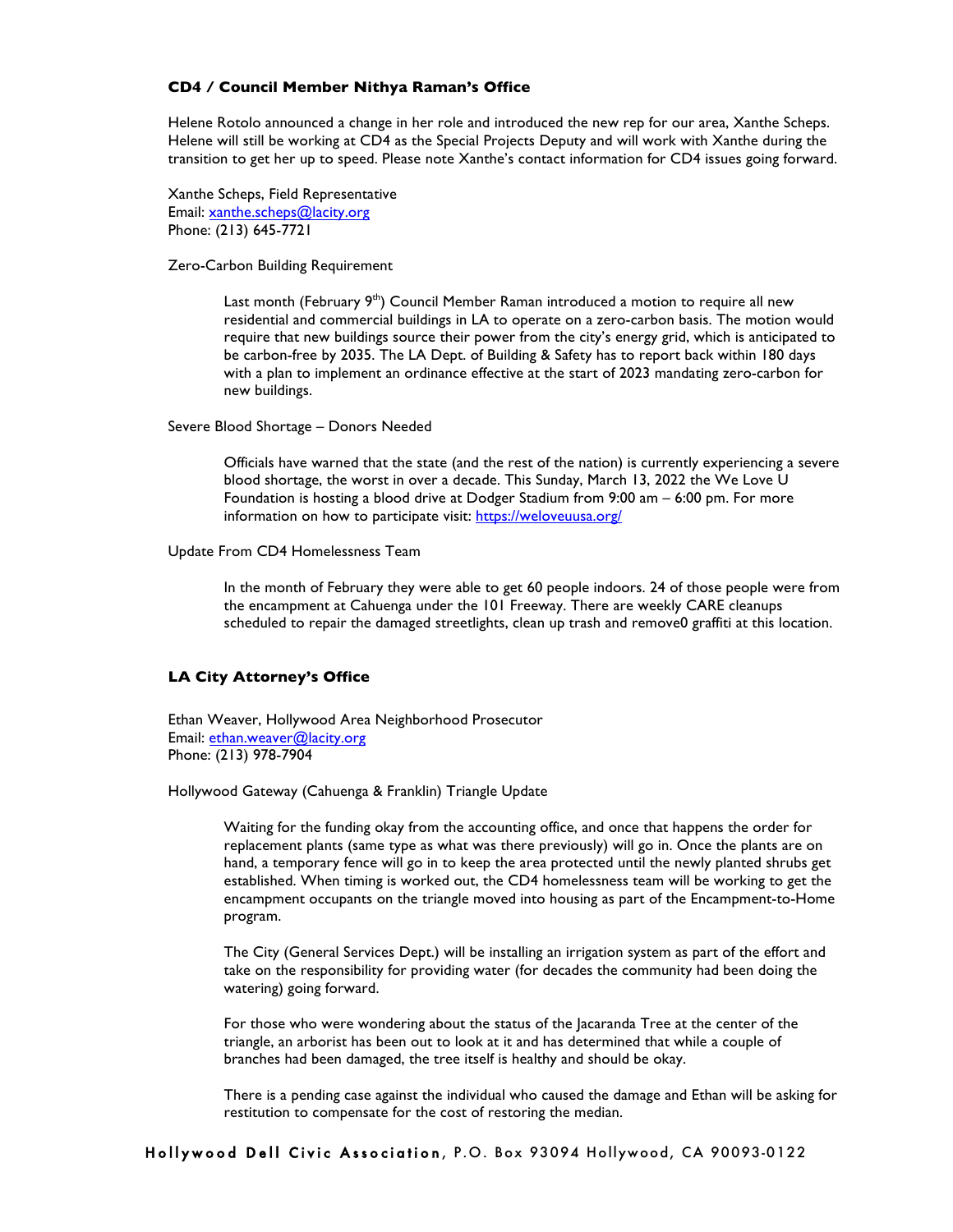# **LAPD Update (per Officer Mata)**

Officer Mata went out and made contact with the individual who had set up an encampment at the south end of the Holly tunnel recently that had caused many Dell residents to make complaints. He has since moved on.

Crime stats in our area are overall going in the right direction, down. Since January / February there are small declines in every category except petty thefts.

#### **Hollywood United Neighborhood Council**

Brandi D'Amore, HUNC Board Member Email: brandi@hunc.org Phone: (323) 861-4418

Upcoming RYLAN Event

The LA Emergency Management Dept. is putting on a RYLAN (Ready Your LA Neighborhood) presentation on Tuesday, March 15, 2022 at 6:00 pm. The Hollywood Hills West, Hollywood United and Los Feliz Neighborhood Councils are sponsoring this event. For more information on how to participate go to: https://hollywoodunitednc.org/2022/03/04/learn-about-rylan-andneighborhood-emergency-preparedness/

#### Gelson's Application for Conditional Use Permit

March 15, 2022 at 9:30 am there will be a Planning Dept. hearing about Gelson's Market application to sell wine and beer for sale and onsite consumption in a planned new, 370 square foot café (17 indoor seats, 12 outdoor seats) within the supermarket property (5877 Franklin Avenue). Proposed hours of operation: 7:00 am – 11:00 pm daily.

Notice of Public Hearing: https://planning.lacity.org/dcpapi/meetings/document/71559

You may email concerns and comments directly to the staff administrator. Be sure and ref the case number (ENV-2021-10033-CE): Sophia Kim, City Planning Associate Email: Sophia.kim@lacity.org

Proposed 23-Story Building

On March 23, 2022 there will be a hearing about a proposed project at 1715 – 1739 Bronson Avenue (between Hollywood Blvd. and Carlos). This project is for a 23-story building with 128 residential dwelling units (12 are set aside as low income units) with 134 parking spaces. There are concerns about the building height (275 at its highest point), and impacts from added density of this project. There are also concerns about safety, specifically relating to traffic in this area. The HUNC PLUM Committee (Planning and Land Use Management) has recommended opposing this project as proposed.